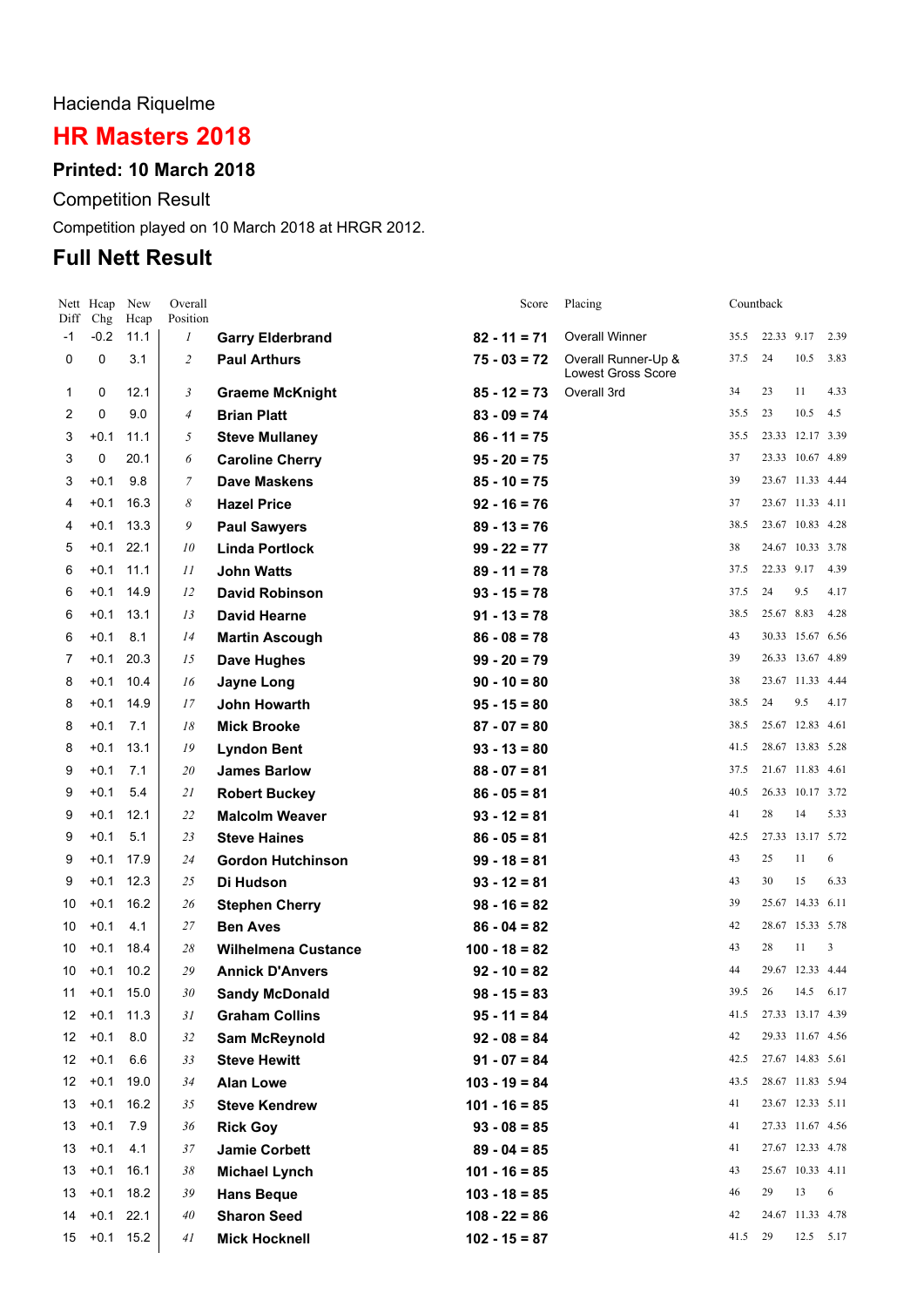| 15 | $+0.1$ | 15.1 | 42                       | <b>George Milne</b>      | $102 - 15 = 87$  |                   | 43.5 | 28 | 14.5             | 5.17 |
|----|--------|------|--------------------------|--------------------------|------------------|-------------------|------|----|------------------|------|
| 15 | $+0.1$ | 10.0 | 43                       | <b>Stuart Carnie</b>     | $97 - 10 = 87$   |                   | 44   |    | 24.67 13.33 5.44 |      |
| 15 | $+0.1$ | 20.2 | 44                       | <b>Andrew Stow</b>       | $107 - 20 = 87$  |                   | 44   |    | 29.33 13.67 3.89 |      |
| 15 | $+0.1$ | 20.4 | 45                       | Joe Leahy                | $107 - 20 = 87$  |                   | 45   |    | 31.33 14.67 4.89 |      |
| 16 | $+0.1$ | 10.1 | 46                       | <b>Colin Aves</b>        | $98 - 10 = 88$   |                   | 42   |    | 29.67 13.33 4.44 |      |
| 17 | $+0.1$ | 16.1 | 47                       | <b>Steve Birt</b>        | $105 - 16 = 89$  |                   | 38   |    | 25.67 14.33 6.11 |      |
| 17 | $+0.1$ | 20.3 | 48                       | <b>Tony Neill</b>        | $109 - 20 = 89$  |                   | 46   |    | 32.33 17.67 6.89 |      |
| 17 | $+0.1$ | 17.1 | 49                       | <b>Mike Partington</b>   | $106 - 17 = 89$  |                   | 47.5 |    | 30.33 13.17 7.06 |      |
| 18 | $+0.1$ | 5.1  | 50                       | John Heyett              | $95 - 05 = 90$   |                   | 41.5 |    | 25.33 12.17 4.72 |      |
| 18 | $+0.1$ | 10.1 | 51                       | <b>Denis Mulrenan</b>    | $100 - 10 = 90$  |                   | 42   |    | 25.67 12.33 4.44 |      |
| 18 | $+0.1$ | 20.1 | 52                       | <b>Steve Moores</b>      | $110 - 20 = 90$  |                   | 45   |    | 27.33 14.67 6.89 |      |
| 18 | $+0.1$ | 18.5 | 53                       | <b>Julie Lowe</b>        | $108 - 18 = 90$  |                   | 45   | 28 | 13               | 5    |
| 18 | $+0.1$ | 13.2 | 54                       | <b>Martin Sheridan</b>   | $103 - 13 = 90$  |                   | 46.5 |    | 32.67 16.83 7.28 |      |
| 19 | $+0.1$ | 17.2 | 55                       | <b>Rod Howarth</b>       | $108 - 17 = 91$  |                   | 44.5 |    | 27.33 14.17 4.06 |      |
| 19 | $+0.1$ | 15.4 | 56                       | <b>Graham Whant</b>      | $106 - 15 = 91$  |                   | 44.5 | 31 | 16.5             | 4.17 |
| 19 | $+0.1$ | 20.1 | 57                       | <b>Terry Foster</b>      | $111 - 20 = 91$  |                   | 47   |    | 29.33 13.67 5.89 |      |
| 19 | $+0.1$ | 19.1 | 58                       | <b>Ramon Iciar</b>       | $110 - 19 = 91$  |                   | 48.5 |    | 28.67 14.83 6.94 |      |
| 20 | $+0.1$ | 9.1  | 59                       | Ken O'Keefe              | $101 - 09 = 92$  |                   | 43.5 | 28 | 15.5             | 5.5  |
| 20 | $+0.1$ | 15.1 | 60                       | <b>Jamie Roberts</b>     | $107 - 15 = 92$  |                   | 46.5 | 31 | 13.5             | 7.17 |
| 21 | $+0.1$ | 16.1 | 61                       | <b>Rick Sorsby</b>       | $109 - 16 = 93$  |                   | 41   |    | 26.67 12.33 7.11 |      |
| 21 | $+0.1$ | 16.2 | 62                       | <b>Antony Derbyshire</b> | $109 - 16 = 93$  |                   | 46   |    | 32.67 12.33 5.11 |      |
| 21 | $+0.1$ | 20.4 | 63                       | <b>James Bunce</b>       | $113 - 20 = 93$  |                   | 52   |    | 35.33 20.67 7.89 |      |
| 23 | $+0.1$ | 17.1 | 64                       | <b>Steve Ascough</b>     | $112 - 17 = 95$  |                   | 44.5 |    | 32.33 15.17 5.06 |      |
| 23 | $+0.1$ | 20.3 | 65                       | <b>Andy Harvey</b>       | $115 - 20 = 95$  |                   | 46   |    | 32.33 14.67 7.89 |      |
| 24 | $+0.1$ | 18.1 | 66                       | <b>Paul Willoughby</b>   | $114 - 18 = 96$  |                   | 44   | 30 | 14               | 5    |
| 31 | $+0.1$ | 13.1 | 67                       | <b>Chris Antonio</b>     | $116 - 13 = 103$ |                   | 51.5 |    | 31.67 16.83 9.28 |      |
| 40 | $+0.1$ | 20.5 | 68                       | <b>Bradley Rees</b>      | $132 - 20 = 112$ |                   | 53   |    | 34.33 18.67 6.89 |      |
| 40 | $+0.1$ | 20.1 | 69                       | <b>Peter Livesy</b>      | $132 - 20 = 112$ |                   | 54   |    | 39.33 18.67 5.89 |      |
|    | $+0.1$ | 16.2 | $\overline{\phantom{a}}$ | <b>Mike Portlock</b>     | <b>No Return</b> | No Score Recorded |      |    |                  |      |
|    | $+0.1$ | 17.2 | $\overline{\phantom{a}}$ | <b>Mark Digby</b>        | <b>No Return</b> | No Score Recorded |      |    |                  |      |
|    | $+0.1$ | 17.4 | $\overline{\phantom{a}}$ | <b>Mark Seed</b>         | <b>No Return</b> | No Score Recorded |      |    |                  |      |
|    | $+0.1$ | 8.2  | $\overline{\phantom{a}}$ | <b>Michael Corbett</b>   | <b>No Return</b> | No Score Recorded |      |    |                  |      |
|    | $+0.1$ | 15.2 | $\overline{\phantom{a}}$ | <b>Craig Milne</b>       | <b>No Return</b> | No Score Recorded |      |    |                  |      |

Number of Cards Processed <sup>=</sup> 74

#### **Competition Format:**

Singles Stroke Play competition. Handicap allowance: Full allowance. Mixed Tee Competition: When separate tees are in use, the number of strokes received by some players is adjusted to allow for the differences in the course played. These adjustments are for competition ranking purposes only.

# **Competition Scratch Score (CSS):**

| <b>Tees</b>  | Par | SSS | <b>Competition Scratch Score</b> |
|--------------|-----|-----|----------------------------------|
| Yellow (Men) | 72. |     |                                  |
| Red (Ladies) | 72. |     |                                  |

#### **Countback calculations:**

Countback is strokes taken over last nine holes, then over last six holes, then over last three holes and finally last hole score only (where applicable).

For Stroke Play competitions played off handicap, nett scores are shown (after deduction of appropriate proportion of handicap).

# **Changes to Handicaps:**

Playing Handicaps for the following HOME Club members have changed: